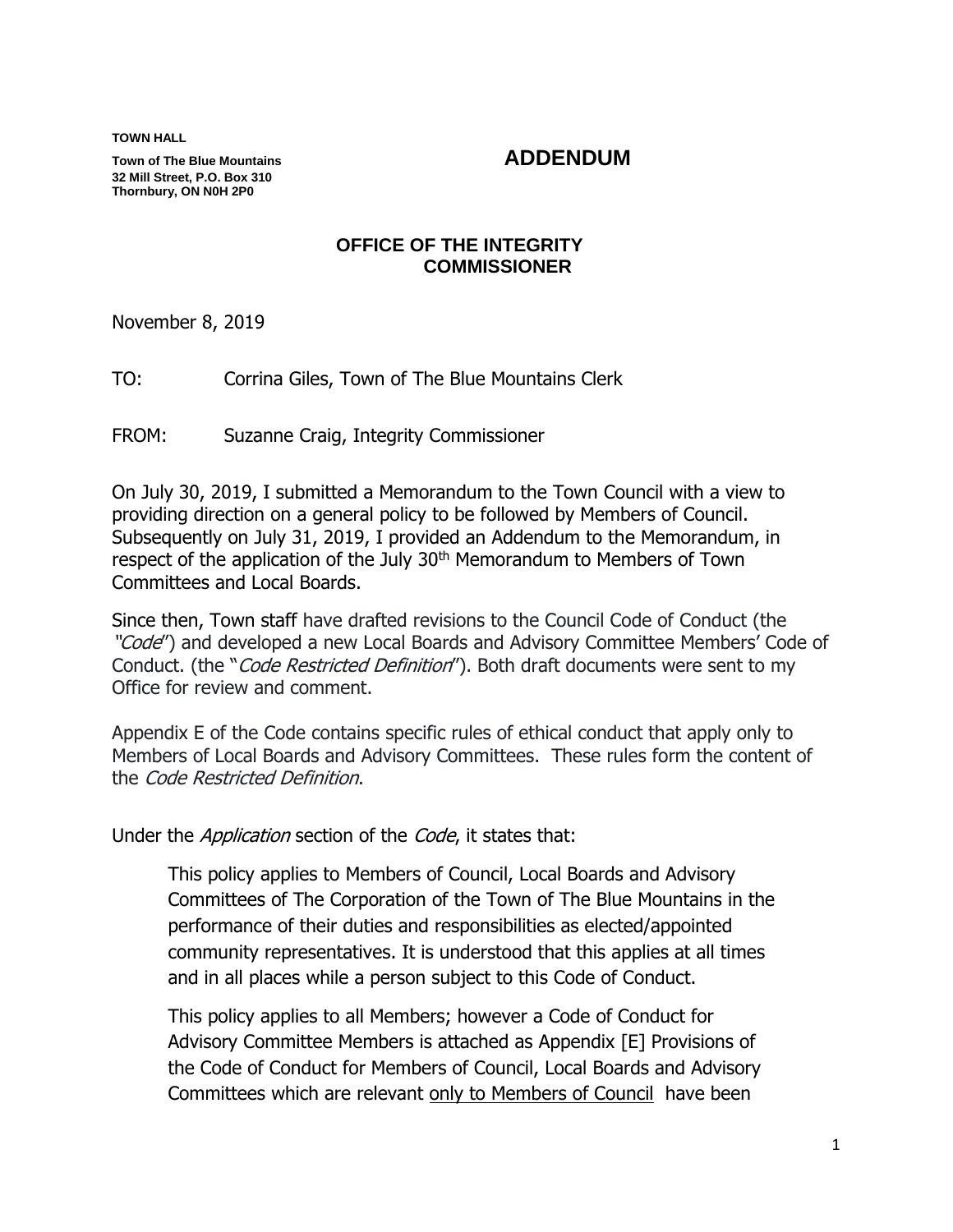eliminated from the specific Code of Conduct for Members of Local Boards and Advisory Committees. The definitions, principles and intent of the overarching Code of Conduct policy will apply and may be referred to for clarification and interpretative assistance in understanding the Code of Conduct for Members of Local Boards and Advisory Committees.

As such, the general guidance provided in the July  $30<sup>th</sup>$  Memorandum and July  $31<sup>st</sup>$ Addendum respectively, also applies to Members of Town Advisory Committees. To be clear, it is not permissible under the *Code Restricted Definition*, for an Advisory Committee Member to participate in a matter before the Advisory Committee (or before Council, if the matter must be discussed and ratified by Council), through the submission of correspondence as a member of the public. A Member of an Advisory Committee cannot deliberate and participate as a decision-maker in their capacity as appointed Member of a Committee and contemporaneously submit correspondence as a member of the public. This participation will create a perceived Code conflict with the Member's role as an appointed Member of a Town Advisory Committee.

Sincerely.

Suzanne Craig Integrity Commissioner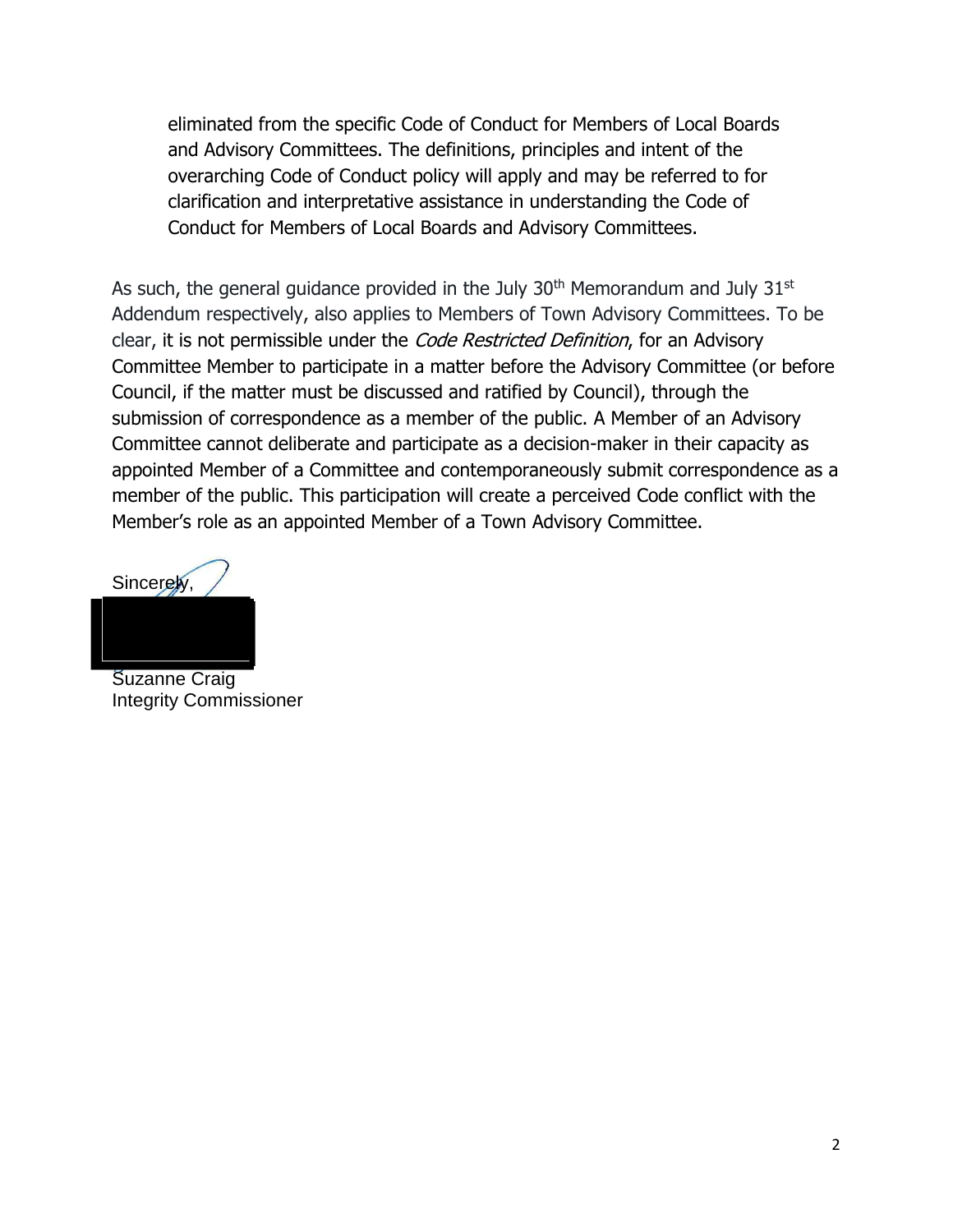**TOWN HALL Town of The Blue Mountains 32 Mill Street, P.O. Box 310 Thornbury, ON N0H 2P0**

## **OFFICE OF THE INTEGRITY COMMISSIONER**

July 30, 2019

TO: Mayor and Members of Council of the Town of The Blue Mountains

FROM: Suzanne Craig, Integrity Commissioner

The enclosed Integrity Commissioner Memorandum responds to Town Council's July 29, 2019 direction to provide Council with recommendations for a general policy, as to whether a Council Member may submit a correspondence to Council as a member of the public. In the construct of my response, I did not conduct a substantive review of the actions of any individual Member of Council. As a general principle, Members of Council have a role to play to enhance and build the public trust in the Town's decisionmaking. In consideration of the Council's question contained in the July 29<sup>th</sup> Motion B.4.1, I offer the following comments. The review set out below is provided to Council as general guidance.

The Council direction to me is set out in Appendix 1 to this Memorandum.

### **Relevant sections of the Town Procedural By-law:**

Section 12 and 13 respectively of the Town's Procedural By-law set out the rules regarding Correspondence and Communications from the Public and Deputations and Public Comment Periods. Sections 16 and 17 contain the rules governing the process by which Members of Council may bring forward questions or information for consideration and debate by Council. Finally, section 18 of the Procedural By-law set out the Rules of Debate, and in particular, the process that every Member must follow prior to speaking to any question or motion or for a matter to be recognized by the Chair.

## **Relevant Code Rules:**

The Code is a municipal by-law. It contains a number of principles which guide the application and interpretation of its rules. The enforcement mechanism is complaintdriven. As such, each Member is master of his or her own actions and must decide whether their actions are in line with the Code key principles. While the Integrity Commissioner can give comments on a Councillor's actions outside of the Formal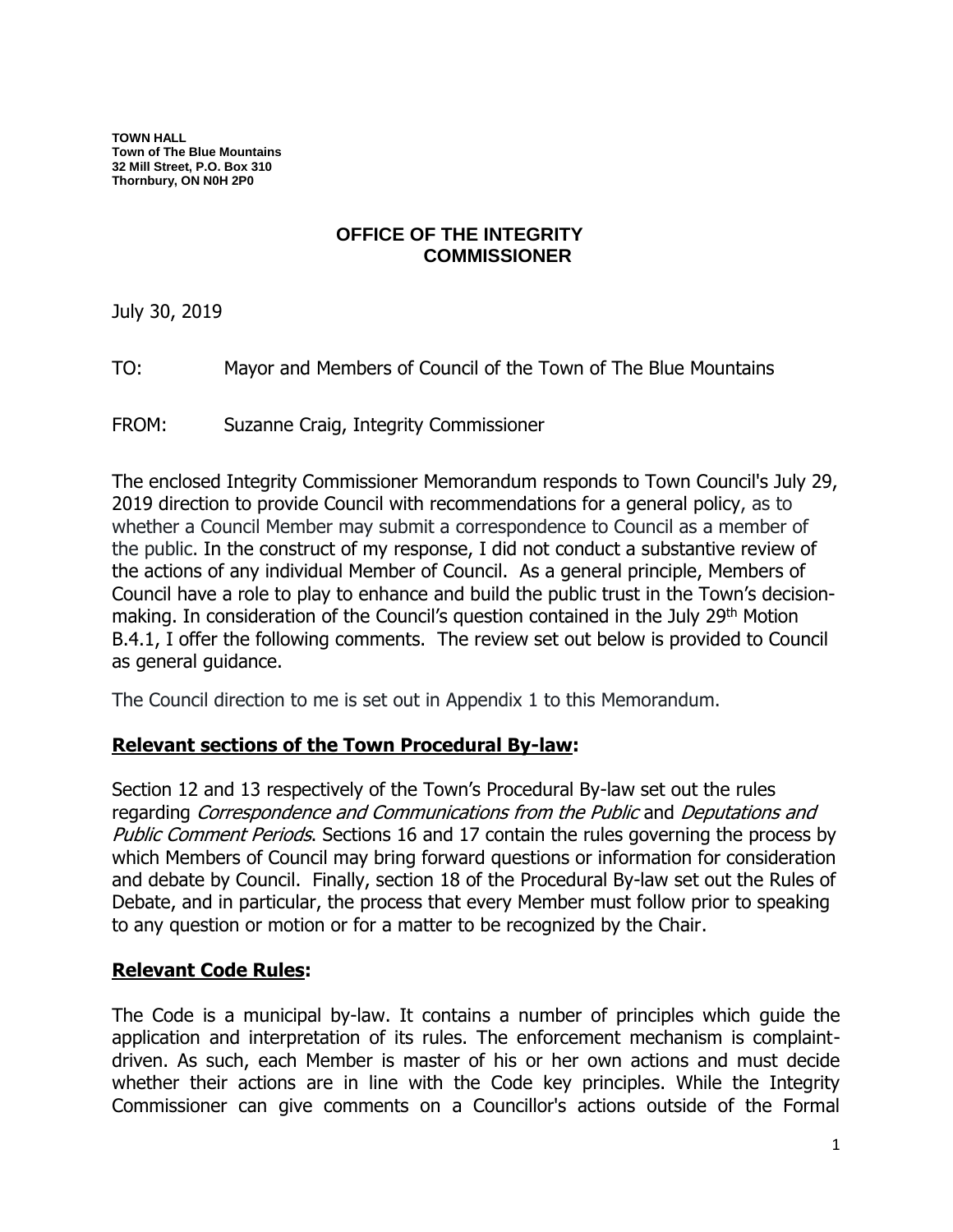Complaint process, only following the receipt of a Formal Complaint and an investigation by the Integrity Commissioner, can there be a determination that a Member has breached her or his obligations under the Code of Conduct.

Rule 1 of the Code sets out the key principles that underline the rules of the Code. In particular, this Rules states that:

A written Code of Conduct helps to ensure that the Members of Council, Committees and Local Boards of the municipality share a common basis of acceptable conduct.

These standards are designed to provide a reference guide and a supplement to the legislative parameters within which the Members must operate. These standards for Members exist to enhance public confidence that The Blue Mountain's elected and appointed representatives will serve the public with integrity, justice and courtesy.

Members are responsible for making honest statements. No Member shall make a statement when they know that statement is false. No Member shall make a statement with the intent to mislead Council Members and the public. The Town of The Blue Mountain's Code of Conduct is a general standard that augments Provincial laws and municipal policies and by-laws that govern conduct. It is not intended to replace personal ethics.

All Members to whom this Code of Conduct applies shall serve their constituents in a conscientious and diligent manner. No Member shall use the influence of office for any purpose other than the exercise of his or her official duties. Members shall seek to avoid conflicts of interest, both apparent and real. Members shall perform their duties and arrange their private affairs in a manner that promotes public confidence and will bear public scrutiny.

Rule 1 prohibits members from the improper use of the influence of their office. Careful consideration of this Rule confirms that the prohibition is broader than circumstances of pecuniary interests. It intends that Members of Council will have a common understanding that they will neither contemporaneously wear two hats nor participate in activities that grant, or appear to grant, any special consideration, treatment, or advantage to an individual which is not available to every other individual.

# **Role of a Councillor:**

The *Municipal Act* does not set out any specific role of a municipal councillor. In a leading decision of the Ontario General Division court (University Village (Guelph) v the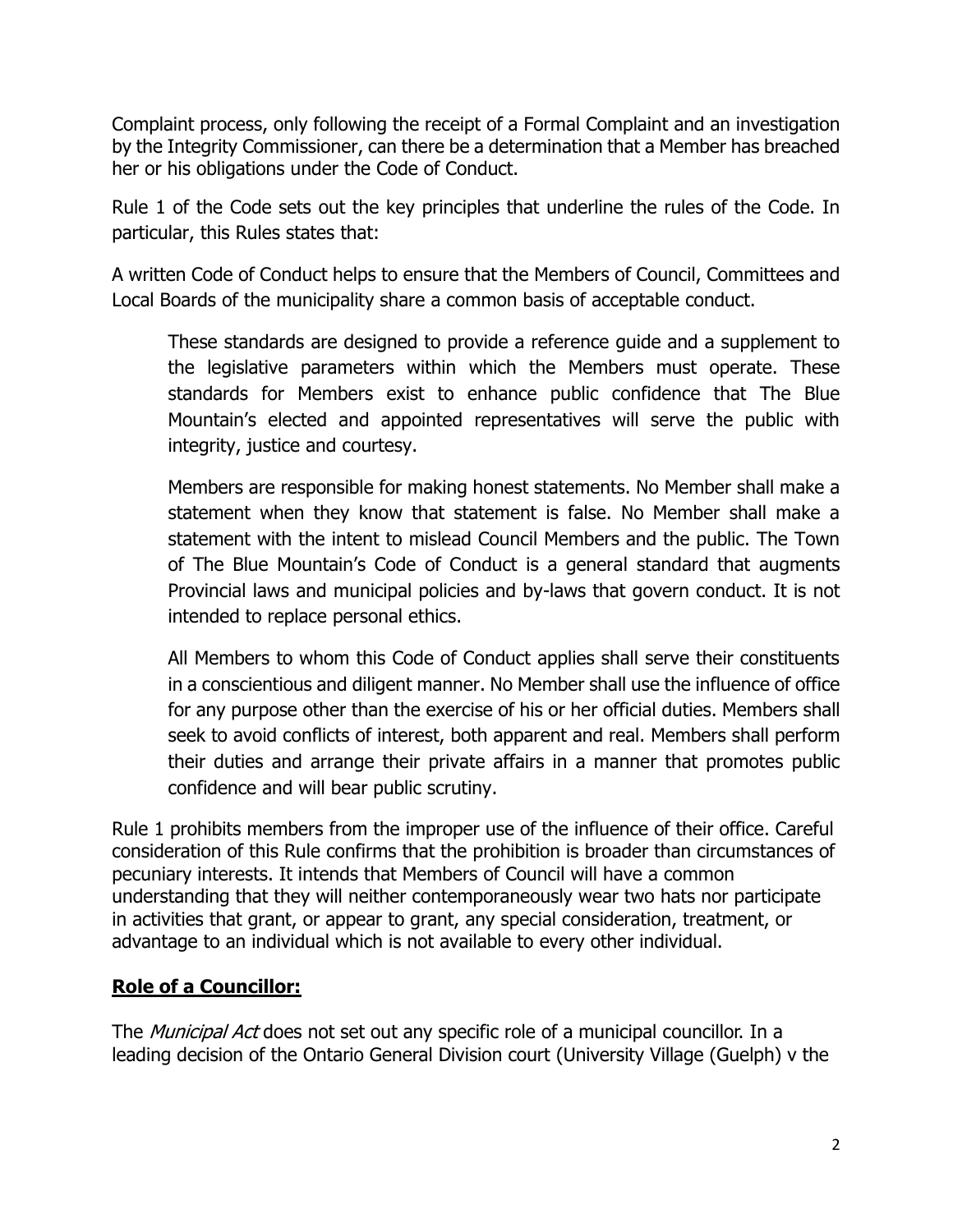City of Guelph) $<sup>1</sup>$ , the court stated that in Ontario, the decision-making authority of</sup> municipalities lies with the municipal council and that council, as a whole, exercises executive, legislative, administrative functions. Section 5 of the *Municipal Act* states, that powers of the municipality must be exercised by its council, according to approved by-law unless otherwise stated. The Province of Ontario's Municipal Councillors Guide sets out the role of a councillor generally, however, clarifies that the policy, fiduciary and representative role of a councillor, is carried out as a collective.

It is a generally accepted principle held by Ontario municipal accountability officers that when a Member of Council is elected, they cease to represent a particular group or matter of interest and become one part of Council which is the governing body recognized by the *Municipal Act*. Members carry out their official activities in a way that will foster and enhance respect for government. Importantly, they will not participate in activities that grant, or appear to grant, any special consideration, treatment or advantage to an individual or group which is not available to every other individual in their municipality. From time to time, Members of a municipal council wear many hats. "They are expected to represent their communities, to fully and frankly speak their minds and to take positions on issues both mundane and controversial. But to what extent, if any, are they entitled to have prejudged matters that are before them for consideration? Traditional administrative law principles, including natural justice and procedural fairness, would dictate that a decision maker cannot be biased or, indeed, be perceived in any way to be biased".<sup>2</sup> While an elected official is allowed to have personal views and perspectives, a Member of Council's comments can only be considered in their official capacity, in accordance with the rules of the Procedural Bylaw.

There is no doubt that an elected member of The Blue Mountains Council could champion a community cause: for example, to advocate for the municipal support of community preservation of parkland. However, promoting or championing the position of one site over another for the location of attainable housing development, may result in violations of the Code of Conduct, as this action may be perceived as prejudgment or bias. Members of Council are required to attend duly constituted meetings which are statutorily required to be open to the public, except in the circumstances set out in section 239 of the *Municipal Act* and the By-law governing Council procedure. Where a Member cannot or does not attend a meeting of Committee or Council, neither the Municipal Act nor the Procedural By-law contemplates a circumstance in which the Member may participate in a Council debate as a private citizen.

While a Member of Council who cannot attend a Committee or Council meeting, may wish to nonetheless have their views on the matter considered by Council in their

 $\overline{\phantom{a}}$ 

<sup>1</sup> University Village (Guelph) Ltd. v. Guelph (City), 1995 CarswellOnt 3434, [1995] O.J. No. 1839, 56 A.C.W.S. (3d) 202

<sup>2</sup> Municipal and Planning Law, *A Quarter Century of Municipal Law,* John Mascarin, Cited 7 D.M.P.L. (2d) (2015) 7 D.M.P.L. (2d), October 2015, Issue 10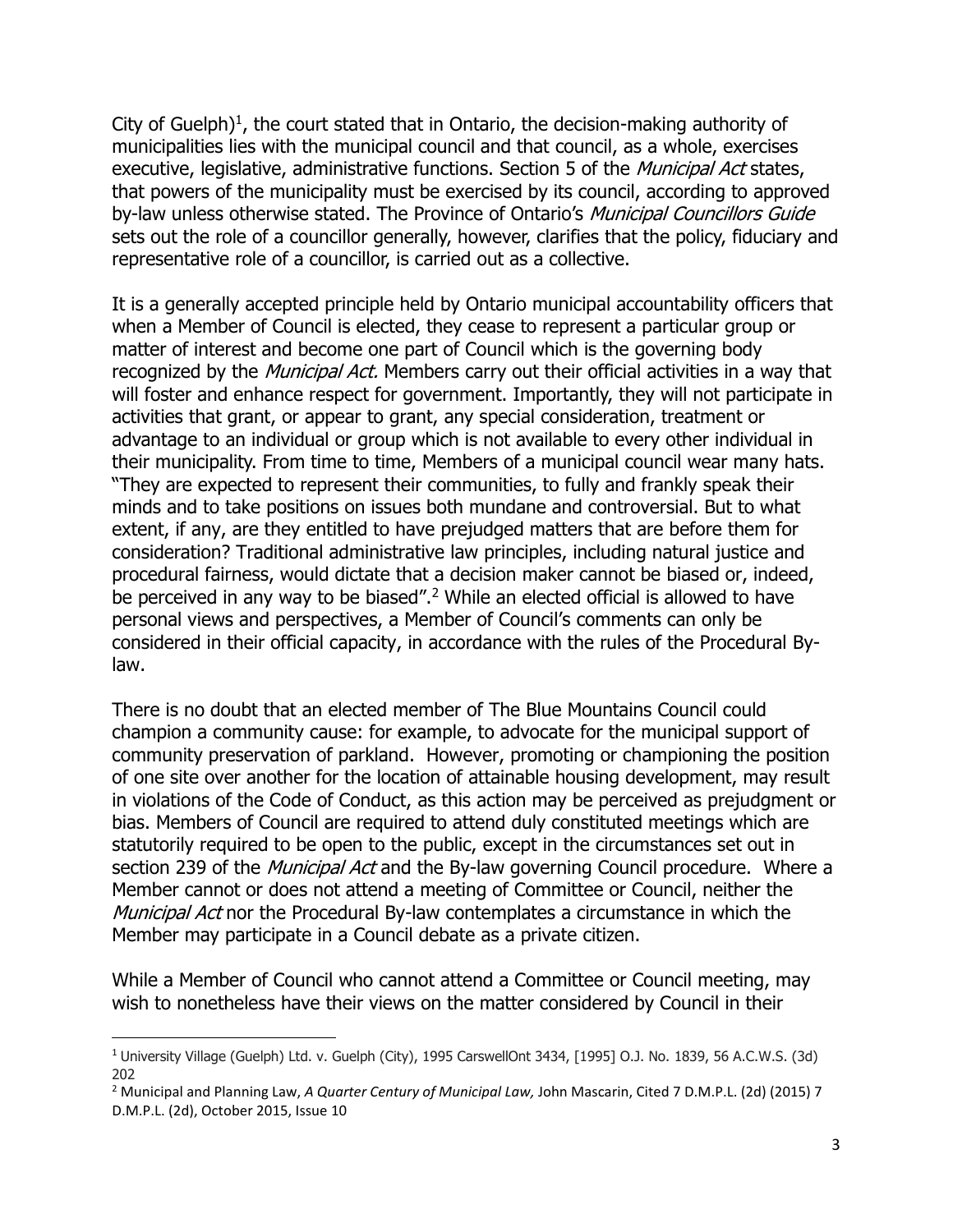absence, in order to conscientiously carry out their statutory and official role to collectively make decisions and uphold the oath of office, a Member of Council is required to obey the rules contained in all of the governing legislation of the municipality and cannot arbitrarily remove their official status for the purposes of consideration of a matter. Generally speaking, at the municipal level of government in Ontario, the remedy for a Member of Council who will not or cannot be in attendance at a Council meeting, is to submit their comments in the form of a motion at the next meeting when they attend Council or have an attending Council Member bring forward their motion. It will be through the approved process of the Town, that Council, in accordance with the Procedural By-law, can vote on whether to receive the motion and debate on the same. Each municipality may differ in the rules regarding receipt of a motion or Member's resolution. A Member of Council cannot circumvent the rules of the Procedural By-law by, with the effect of wearing both the hat of a member of the public to make submissions for Council consideration and the official decision-making hat of a Member of Council.

### **Integrity Commissioner's Conclusions:**

Based on my review of the question as to whether a member of Council may submit correspondence to Council as a member of the public, it is my position that generally:

It is not permissible under the Code for a Member of Council to participate in a matter before Council, through the submission of correspondence as a member of the public. To do so, would be tantamount to the Member participating in the debate at Council in the capacity of a private citizen. A Member of Council cannot wear two hats contemporaneously. In other words, a Member of Council cannot participate as a decision-maker in their official capacity and contemporaneously submit correspondence as a member of the public. This participation will create a perceived conflict with the Member's role as a Town councillor.

A Member of Council cannot wear two hats in the decision-making process of Council. To be clear, the *Municipal Act* sets out the statutory role of Council and the Town's Procedural By-law sets out the rules for Committee and Council meeting management, including how information will be received from members of the public. The rules that govern the process of how the Town receives public communications are distinct and separate from the rules that govern a Councillor's participation and her or his comment at meetings. Generally, a Member of Council will be afforded an opportunity to comment on a matter at a Council meeting during the comment portion of the debate, by way of motion or by way of a Member's resolution. Outside of these processes, which would require Council approval according the rules of the Procedural By-law, generally municipal rules do not contemplate a Councillor commenting on a matter before Council by way of public correspondence to the Town Clerk. It is a basic premise of decision-making at the municipal level that Council decisions be fair and that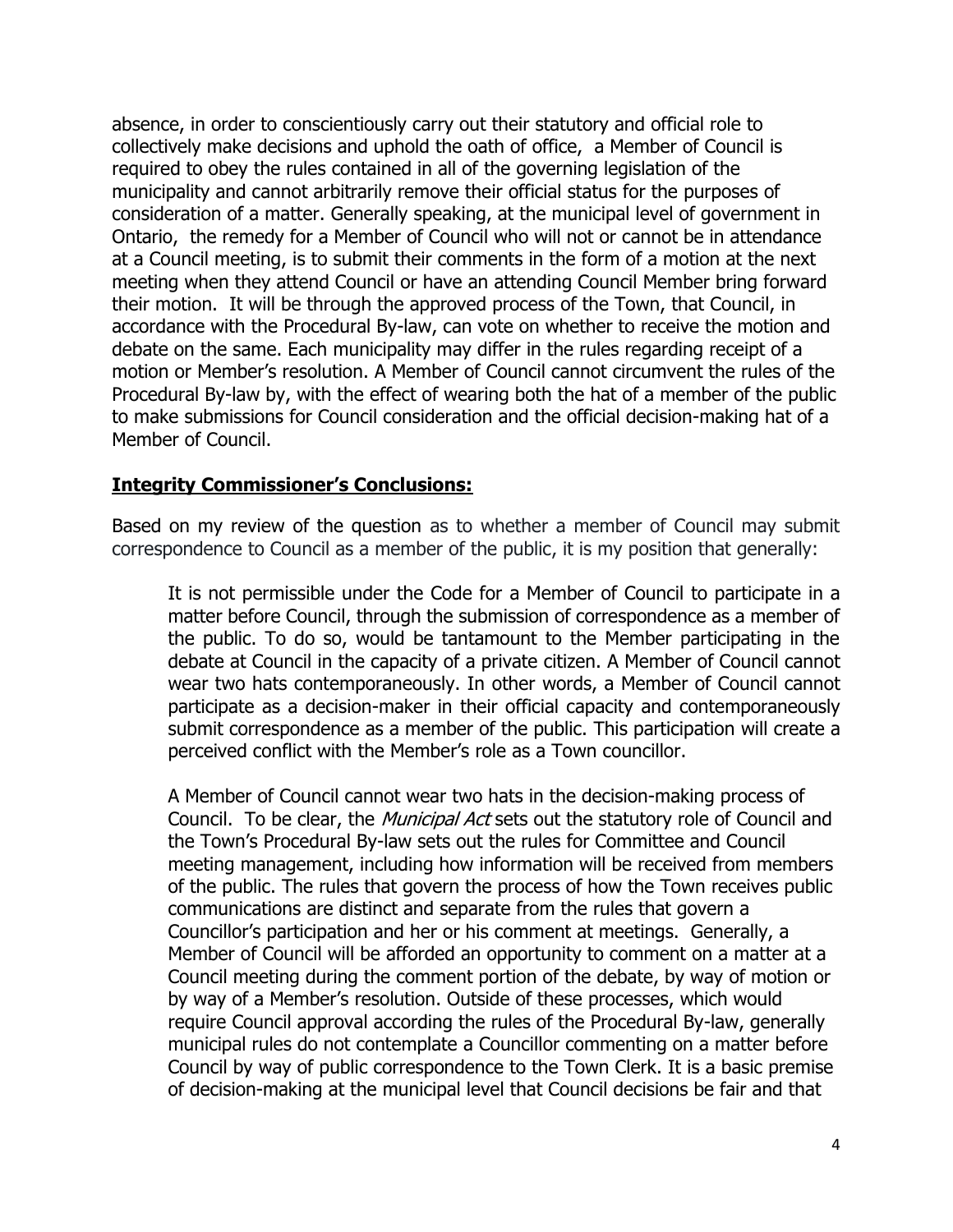they appear to be fair to the informed and reasonable observer. Impartiality is a statement of mind in which the Councillor is personally disinterested in the outcome and is open to persuasion by the staff reports and public submissions and all information that comes before Committees and Council. The Municipal Act and the Procedural By-law, in their wording and purpose, do not contemplate that a Member of Council will participate both in their personal/private capacity as a member of the public who makes submissions to be considered by Council, and also in their official capacity as a Member of Council and decision-maker.

The above is not a ruling or a finding of compliance or contravention under the Town's Code of Conduct, but rather is submitted as general guidance to Council in respect of the question posed at the July 29<sup>th</sup> meeting. As Integrity Commissioner, I cannot state whether a Member is in compliance or contravention of a Code rule except or unless I have received a Code of Conduct complaint and conducted a complaint investigation.

Sincerely,

Suzanne Craig Integrity Commissioner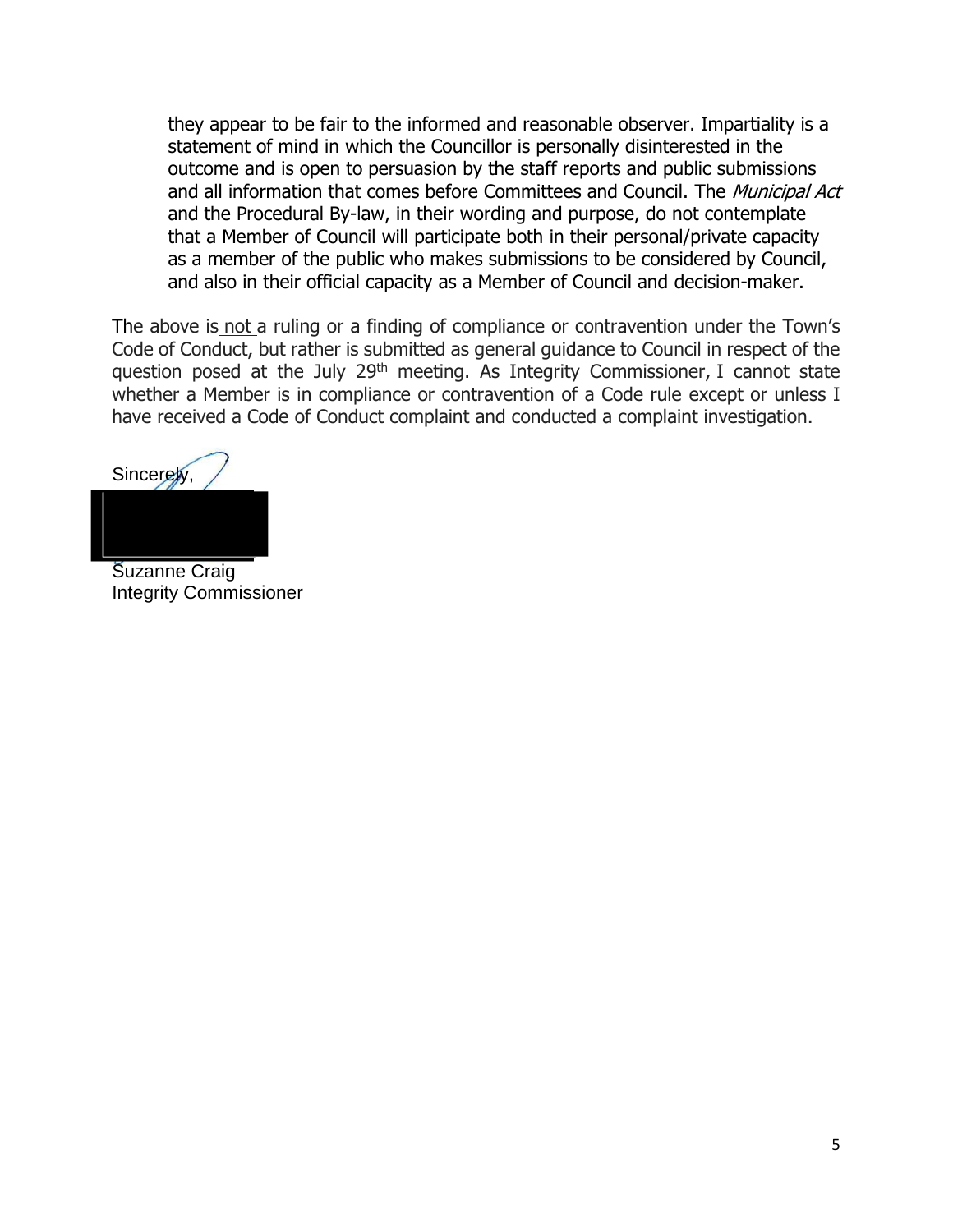Appendix 1 – Motion

# **B.4.1 Odette Bartnicki, Resident**

# **Re: Response to Attainable Housing Options**

Moved by: Rob Sampson Seconded by: Andrea Matrosovs

THAT Council defers consideration of the July 26, 2019 correspondence from Odette Bartnicki to the August 1, 2019 Special Meeting of Council pending receipt of an opinion from the Integrity Commissioner as to whether a member of Council may submit correspondence to Council as a member of the public, Carried.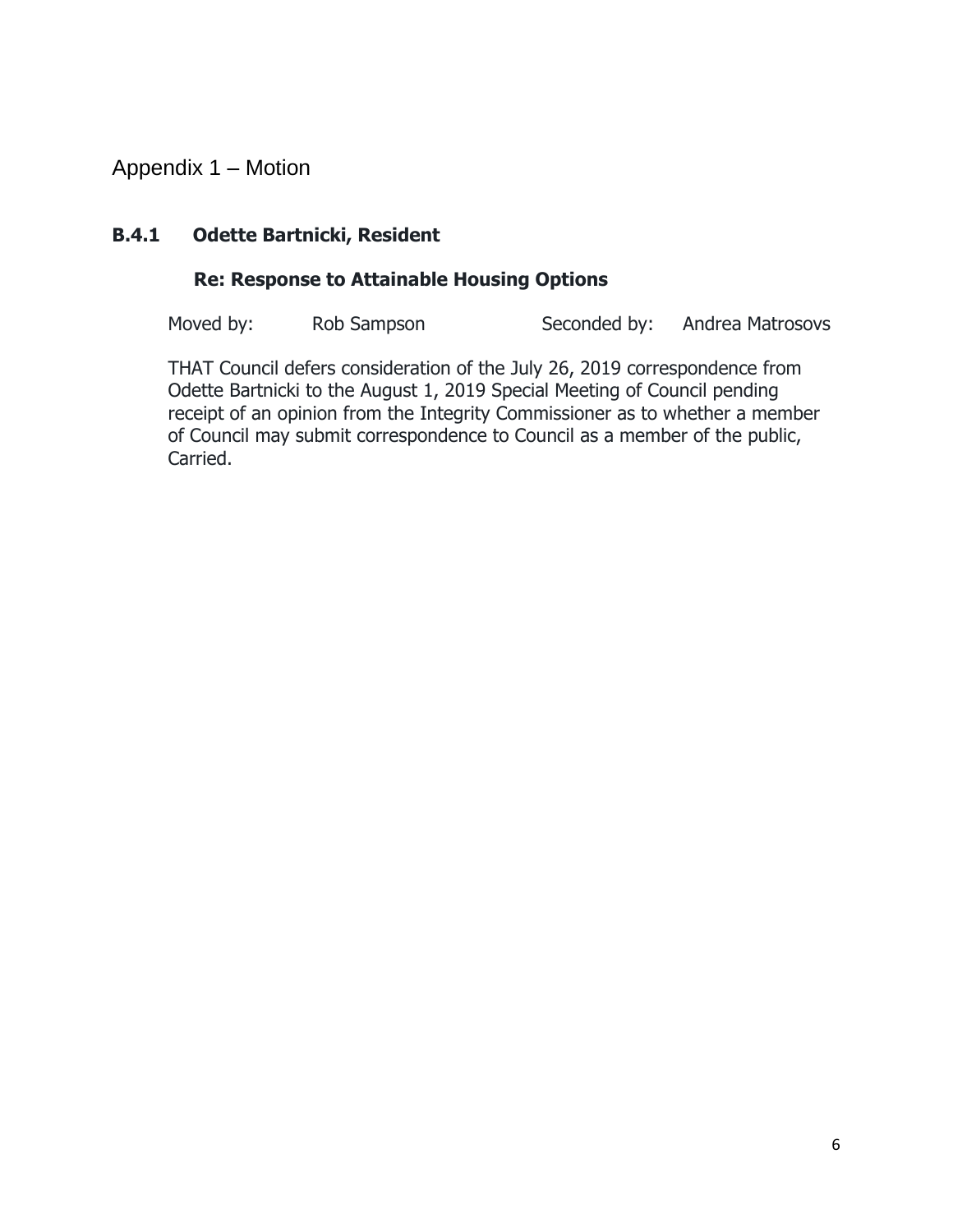**TOWN HALL**

**Town of The Blue Mountains ADDENDUM 32 Mill Street, P.O. Box 310 Thornbury, ON N0H 2P0**

### **OFFICE OF THE INTEGRITY COMMISSIONER**

July 31, 2019

TO: Mayor and Members of Council of the Town of The Blue Mountains

FROM: Suzanne Craig, Integrity Commissioner

The enclosed is the Integrity Commissioner Addendum to the Memorandum dated July 30, 2019, which responded to Town Council's July 29, 2019 direction to provide Council with recommendations for a general policy, as to whether a Council Member may submit a correspondence to Council as a member of the public. Following the publication of the July 30<sup>th</sup> Memorandum, the question was raised as to whether the general guidance contained therein for Members of Council also applies to Members of Town Committees and Local Boards who have been appointed by Council.

In respect of the authority of the Integrity Commissioner, section 223.2 of the *Municipal* Act states that "A municipality shall establish codes of conduct for members of the council of the municipality and of its local boards." This particular section does not provide guidance on what is considered a local board. Accordingly, the operative definition is the one set out in section 1 of the Act. This definition states that "local board" means a municipal service board, transportation commission, public library board, board of health, police services board, planning board, or any other board, commission, committee, body or local authority established or exercising any power under any Act with respect to the affairs or purposes of one or more municipalities, excluding a school board and a conservation authority; ("conseil local")".

The Town Council Code of Conduct sets out that *Local Board* means a local board established or exercising any power under any Act with respect to the affairs or purposes of one or more municipalities but does not include The Blue Mountains Police Services Board or The Blue Mountains Public Library Board, a school board, a hospital board or a conservation authority.